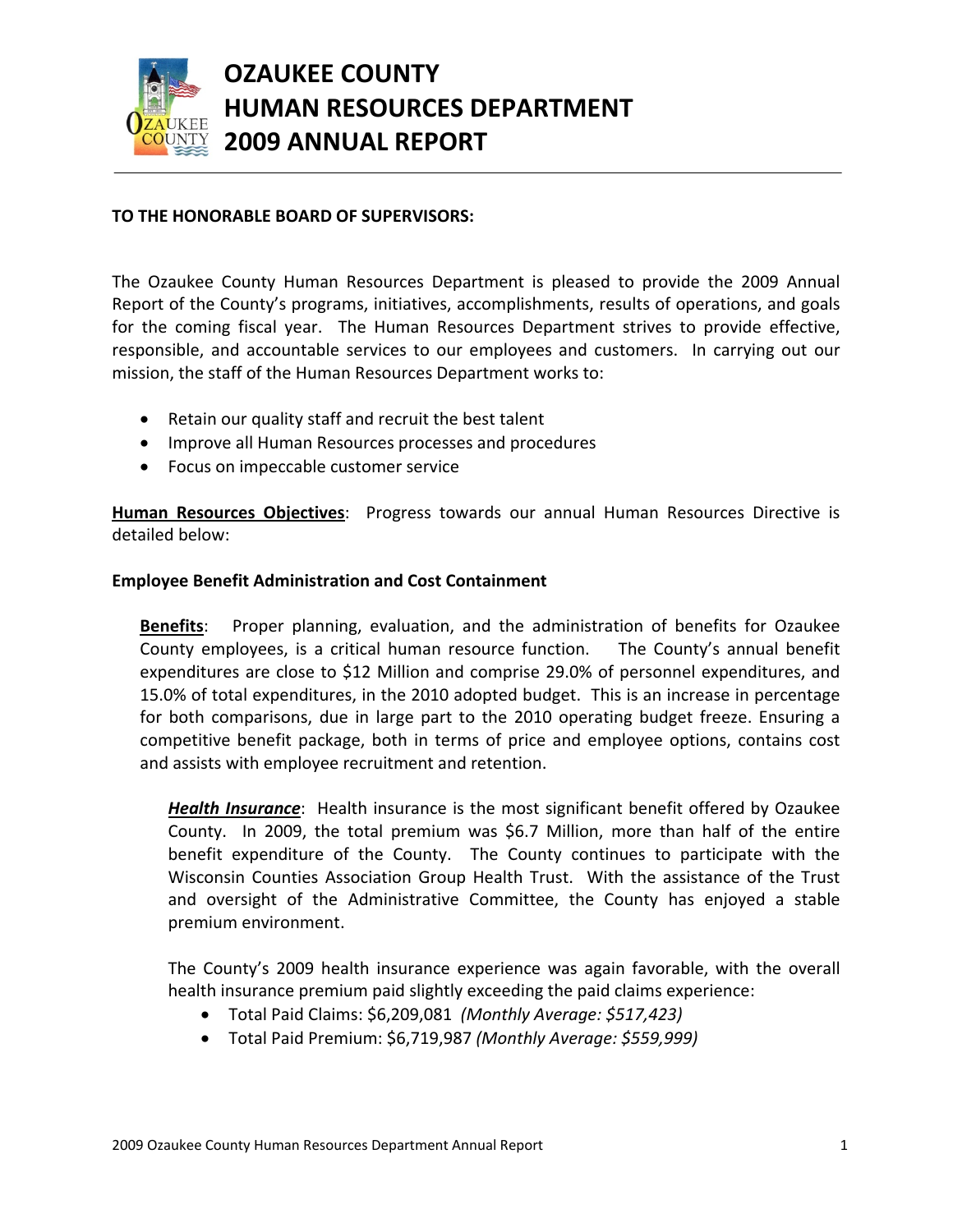|              | 2008 Health Insurance Summary |             |               |              | 2009 Health Insurance Summary |             |            |
|--------------|-------------------------------|-------------|---------------|--------------|-------------------------------|-------------|------------|
|              |                               |             |               |              |                               |             |            |
|              | Premium                       | Paid Claims | Net           |              | Premium                       | Paid Claims | Net        |
| Jan          | \$538,129                     | \$654,581   | ( \$116, 452) | Jan          | \$554,534                     | \$581,018   | (526, 484) |
| Feb          | \$531,812                     | \$487,558   | \$44,254      | Feb          | \$555,020                     | \$451,980   | \$103,040  |
| Mar          | \$535,107                     | \$673,530   | ( \$138, 423) | Mar          | \$558,131                     | \$451,532   | \$106,599  |
| Apr          | \$541,704                     | \$645,785   | ( \$104,081)  | Apr          | \$554,745                     | \$477,182   | \$77,563   |
| May          | \$531,149                     | \$502,809   | \$28,340      | May          | \$554,737                     | \$424,530   | \$130,207  |
| Jun          | \$541,704                     | \$411,375   | \$130,329     | Jun          | \$556,766                     | \$581,934   | (525, 168) |
| Jul          | \$543,019                     | \$460,200   | \$82,819      | Jul          | \$557,460                     | \$568,133   | (\$10,673) |
| Aug          | \$545,327                     | \$406,200   | \$139,127     | Aug          | \$561,195                     | \$395,224   | \$165,971  |
| Sep          | \$543,677                     | \$417,415   | \$126,262     | Sep          | \$560,520                     | \$609,900   | (549, 380) |
| Oct          | \$542,028                     | \$599,005   | ( \$56, 977)  | Oct          | \$559,837                     | \$549,787   | \$10,050   |
| Nov          | \$541,366                     | \$406,529   | \$134,837     | Nov          | \$561,532                     | \$470,536   | \$90,996   |
| Dec          | \$539,366                     | \$525,846   | \$13,520      | <b>Dec</b>   | \$585,510                     | \$647,325   | (561, 815) |
| <b>TOTAL</b> | \$6,474,388                   | \$6,190,833 | \$283,555     | <b>TOTAL</b> | \$6,719,987                   | \$6,209,081 | \$510,906  |

*Dental Insurance*: The County remains with Met Life, and saw a 5.0% increase in premium in 2009. The monthly premium is paid in full by the employee. There are 235 employees enrolled in the dental plan.

*Wisconsin Retirement System (WRS)*: Human Resources coordinates with the Finance Department to administer State of Wisconsin mandated WRS benefit. In 2009 the County had approximately 622 enrollees, in 2009 the estimated WRS expenditure exceeded \$3 Million.

*Life and Long Term Disability*: The County offers Life and Long Term Disability insurance to all full-time County Employees. Similar to the annual health insurance premiums, the County has enjoyed relative stability for the premium rates. The number of LTD enrollees for 2009 was 465.

*Flexible Spending*: The County's flexible spending plan is a voluntary benefit allowing for the establishment of a pre‐tax employee paid medical and dependent care account. The deductions may cover qualifying out‐of‐pocket medical, dental, vision, and even dependent care expenses. The pre‐tax nature of the deductions is a benefit to the employees and also the County as it reduces the cost of payroll taxes. Wage Works administers this benefit for the County.

| Year | <b>Enrollees</b> | <b>Pre-Tax Dollars</b> | <b>FICA Savings</b> |
|------|------------------|------------------------|---------------------|
| 2007 | 137              | \$189,139              | \$14,469            |
| 2008 | 150              | \$198,221              | \$15,164            |
| 2009 | 135              | \$193,757              | \$14,822            |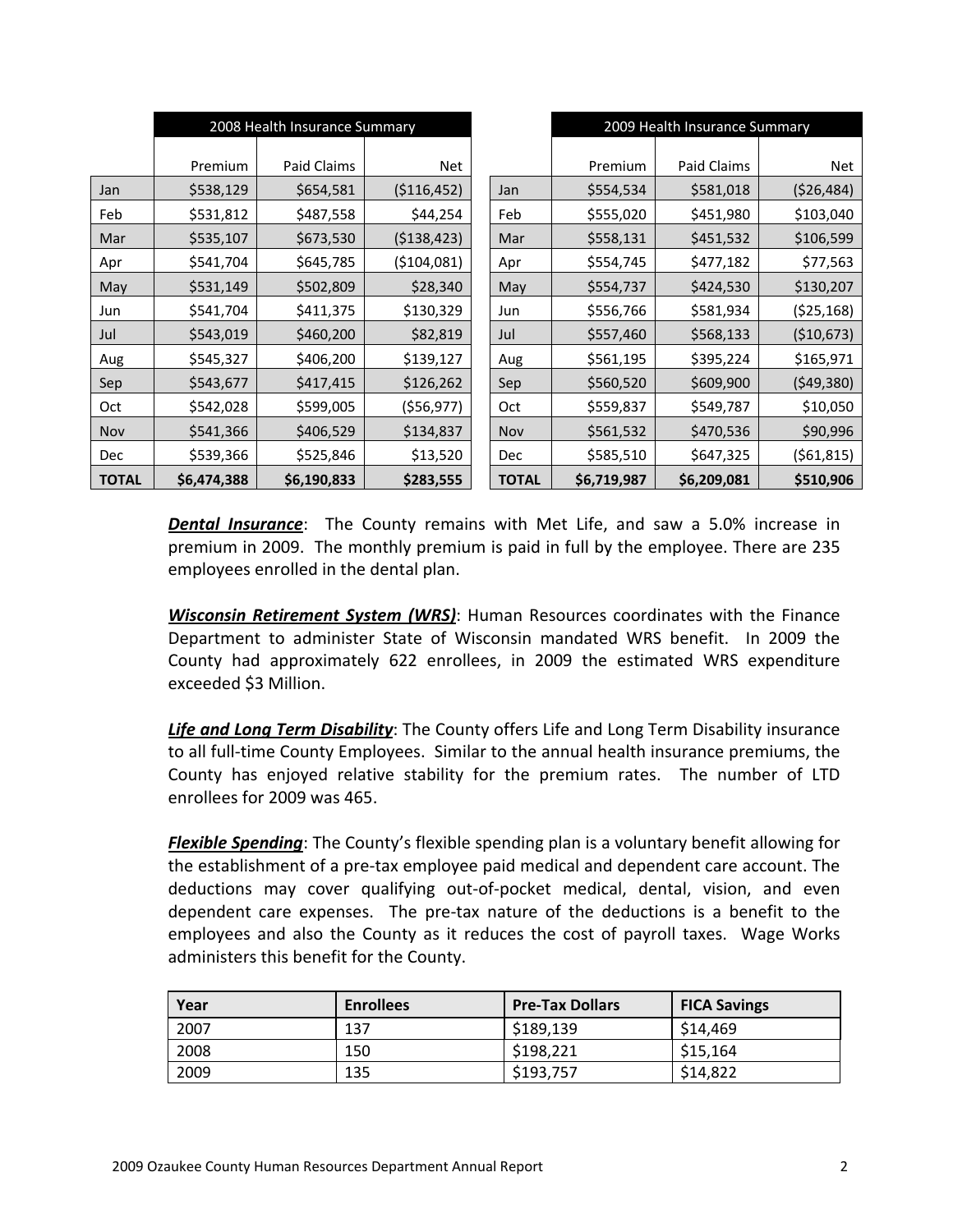### **Containment of Worker's Compensation Costs and Increasing Safety Awareness**

The prevention and administration of workers compensation claims is a constant focus of the Human Resources Department. As the County is self-funded, claims can have a significant budgetary impact. The Department is in continuous communication with our worker's compensation carrier to review the claims and develop training on employee safety, incident investigation and other process improvements to reduce the number of claims filed and control costs. Biannual Safety Committee meetings are held, and individual training is developed to target safety issues at the departmental level including; lifting training and injury investigation at Lasata and the Sheriffs' Department. Due in part to these efforts, we continue to see a downward trend in the costs associated with workers compensation.



**Workers Compensation Claims 2005‐2009**

## **Effective Labor Negotiations**

The County benefited from having three of the four bargaining unit contracts settled in 2009 and also enjoyed a victory in interest arbitration with the Sheriff's Deputies Union. In addition, it was the pleasure of the Human Resources staff to assist the County Administrator's Office and Administrative Committee in securing wage freezes, or equivalent structural concessions, with each of the four bargaining units in for 2010.

#### **Managerial and Supervisory Training**

In 2009, the County continued the commitment to acquiring and improving our supervisory and personnel management skills. Managers completed two additional training courses on performance management and the implementation of a balanced scorecard towards the completion of their Certificate in Public Administration.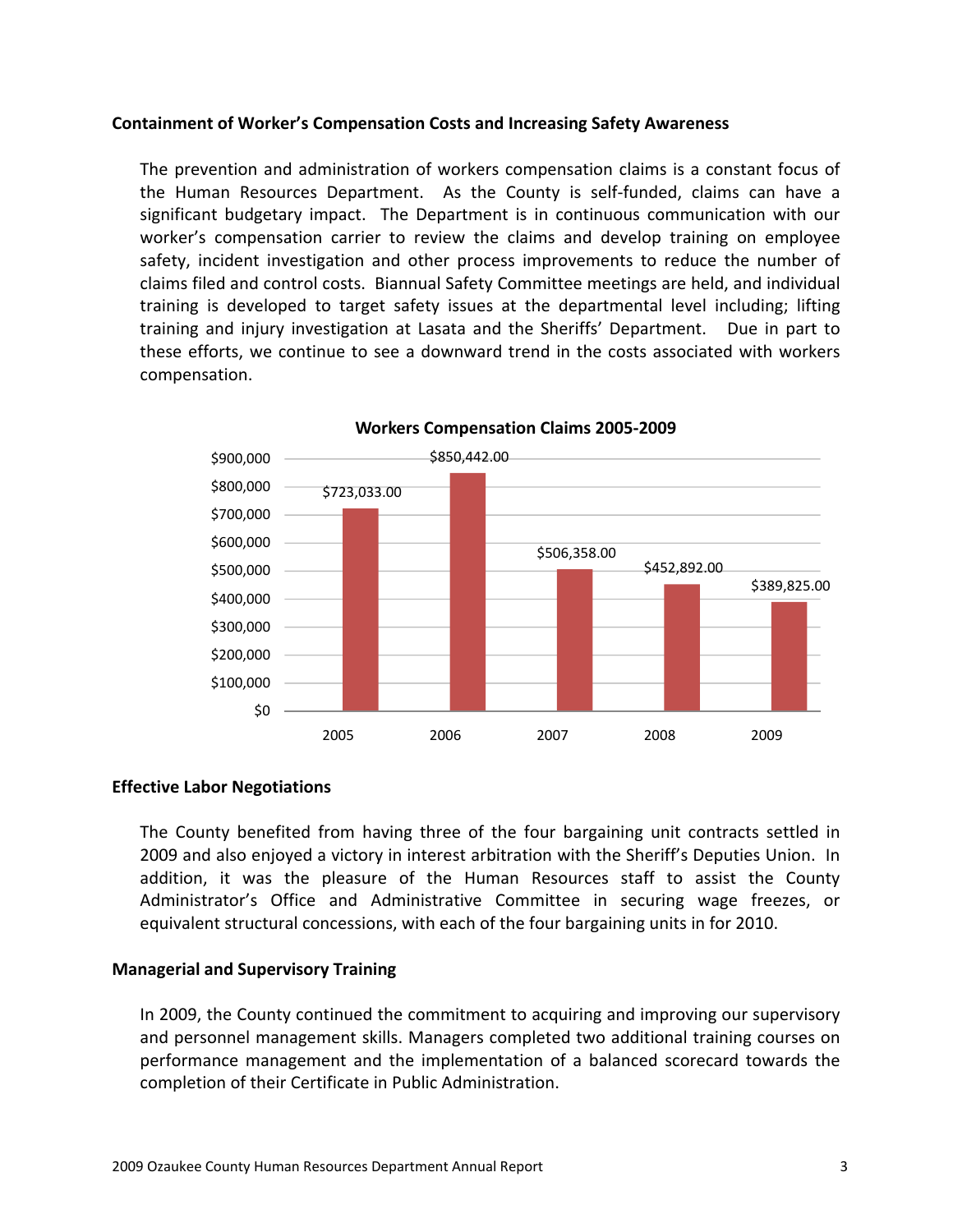#### **Personnel Recruitment and Retention**

Personnel recruitment and retention is a primary activity of the Human Resources Department, with significant roles being advertising, interviewing, assessing, orientation, and performance evaluation of employees. The importance of locating, screening, hiring and retaining quality personnel cannot be understated, and is key to the continuing success of Ozaukee County. Statistics on the recruitment and retention activities of the Human Resource Department can be found at the end of this report.

The Ozaukee County Department of Human Resources has successfully met many of the challenges 2009 presented to staff and our employees. The tremendous efforts of the Human Resources staff Betty Klumb, Benefits Manager, and Julie Sauer, Employee Services Specialist, are critical to the anticipated success of the coming year. I applaud their dedication as we work as a team to support Ozaukee County's employees, our most valuable asset.

Respectfully submitted,

Jason G. Dzwinel Human Resources Director/Assistant County Administrator Ozaukee County